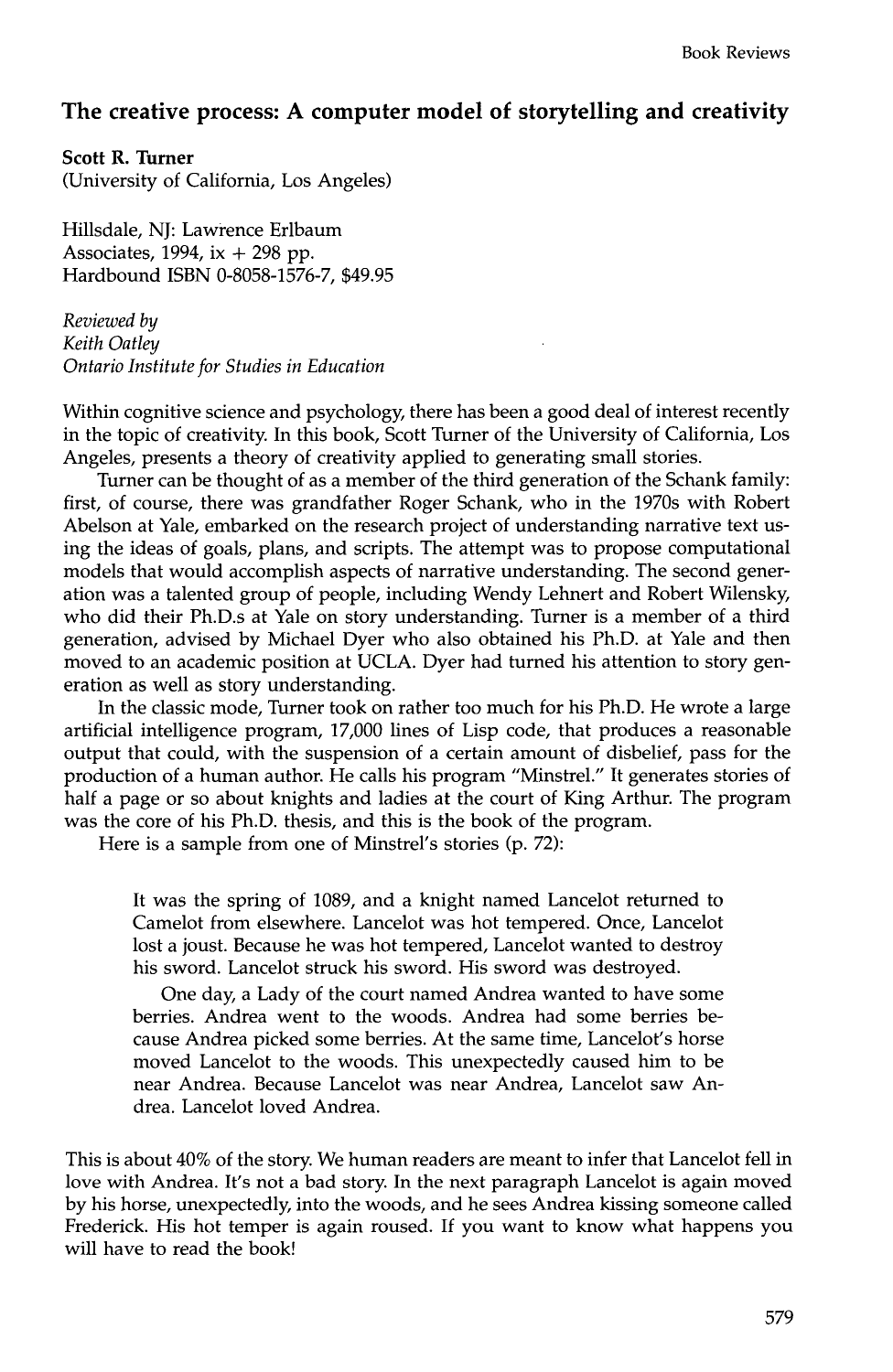Turner has obtained human opinions about his computer-generated stories--they are judged to be the kind of thing that a 10- to 15-year-old child might write, though without some of the linguistic polish of a human author. Readers of such stories who are familiar with the work of Schank and his followers will hear clankings of the machinery of conceptual dependency in the background. Those familiar with computer games will not be surprised by the world of fights, magic potions, dragons, and so on, that the knights and ladies inhabit. Nonetheless what Turner has accomplished is remarkable, the more so in that he has shown that the creativity of his story generator also works quite well in inventing mechanical gadgets.

Many interesting books have at their center a single idea, and this is true of Turner's book. The idea is this: the creativity that forms the basis of successful story writing, and of some other kinds of problem solving, derives from transformation of the problem at hand followed by search over known examples of solutions near the problem of interest. So search is integrated with adaptation of the problem to plausible previous examples. This kind of creativity is what Johnson-Laird (1993) has called creativity within a genre. Understanding it is far more tractable than understanding how completely new genres in any field of endeavor are formed; nonetheless it presents a considerable challenge, and there is only a tiny number of good theories in the area. What Turner has shown is that a process of adaptation to previous examples can be implemented computationally, and will form the basis of producing text that has many of the properties of acceptable short stories.

Turner has written a program that will generate stories that have a point, that are consistent, that have a twist in them, and that are moderately engaging to a human reader. Though some previous programs have produced pieces of narrative—a character with a goal does this, and then this, and then this--Minstrel is the first in which any model of the goals of the author has been implemented. Turner does an excellent job here. He has chosen to cast the writing of a story as problem solving by the author. This allows him nicely to capture the idea of having to satisfy multiple constraints set by the author's goals. In Turner's treatment, four kinds of goals are considered:

- Thematic goals: The story must illustrate a theme, in this case provided by the user. The theme of the story fragment given above was 'Hasty impulse regretted'.
- Drama goals: In Minstrel, four techniques used by human authors have been implemented that give dramatic force to the story: suspense, tragedy, foreshadowing, and characterization.
- Consistency goals: The narrative should reflect general understandings of the way the world works.
- Presentation goals: Story elements are presented to the reader in particular ways, and in a particular order.

The program starts with an initial goal 'Tell a story', which is then broken down into subgoals that include adopting a theme, illustrating the theme, applying drama goals, and so on. The program starts with a theme, then cycles iteratively through the subgoals. The whole process depends on case-based reasoning. The program has at its disposal in memory a number of previous 'cases'—hand-coded stories in which comparable problems have been solved. What it does is to search over these cases for useful elements, and transform them to solve the problems of the current story. Some people might think this is cheating, but not so. As the author who is (arguably) America's principal author of literary science fiction, Ursula K. LeGuin, said in a recent